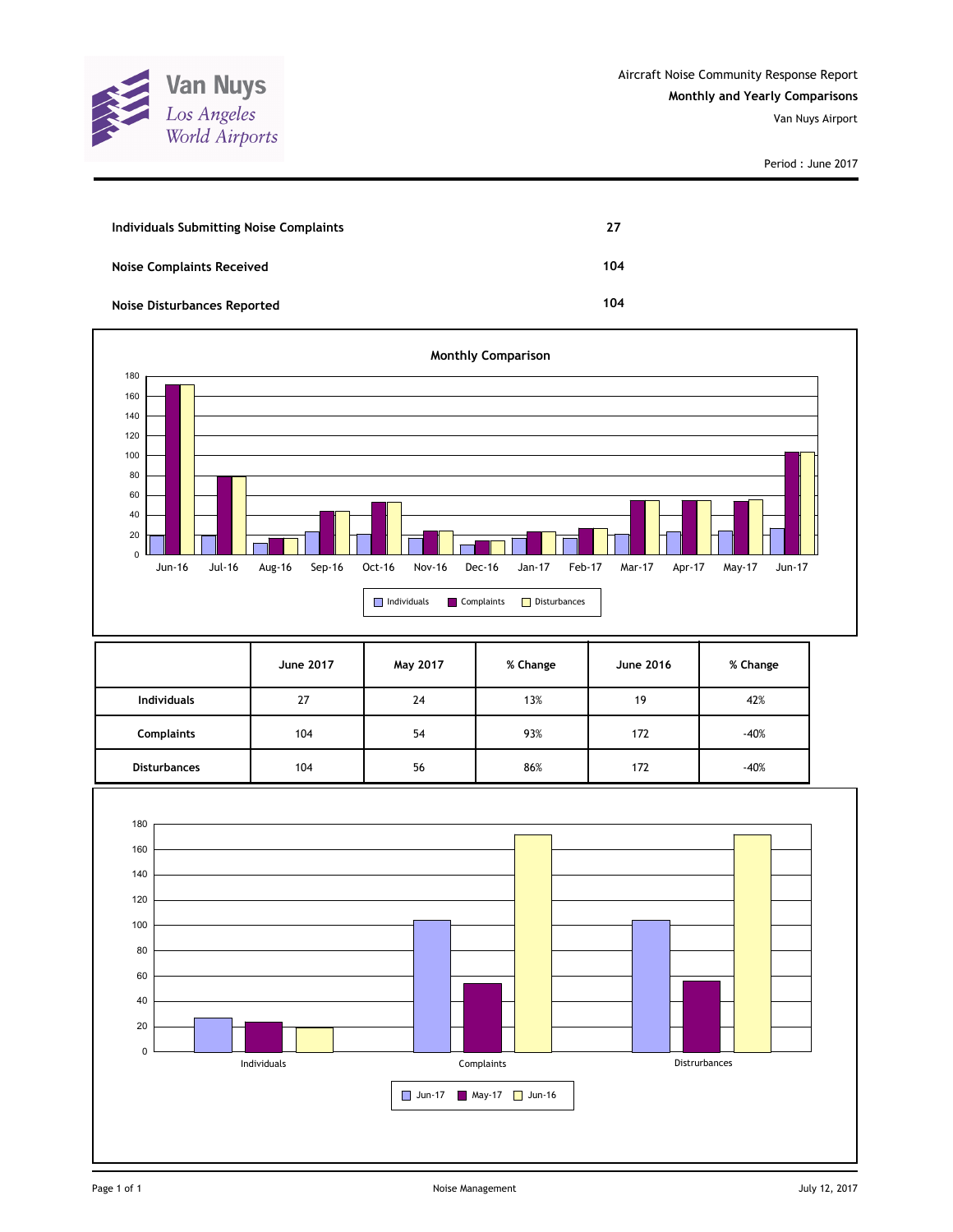

|                     | Day<br>$(7:00 \text{ am} - 7:00 \text{ pm})$ | Evening<br>$(7:00 \text{ pm} - 10:00 \text{ pm})$ | <b>Night</b><br>(10:00 pm - 7:00 am) |
|---------------------|----------------------------------------------|---------------------------------------------------|--------------------------------------|
| <b>Complaints</b>   | 58                                           | 11                                                | 35                                   |
| <b>Disturbances</b> | 58                                           | ⇁                                                 | 39                                   |



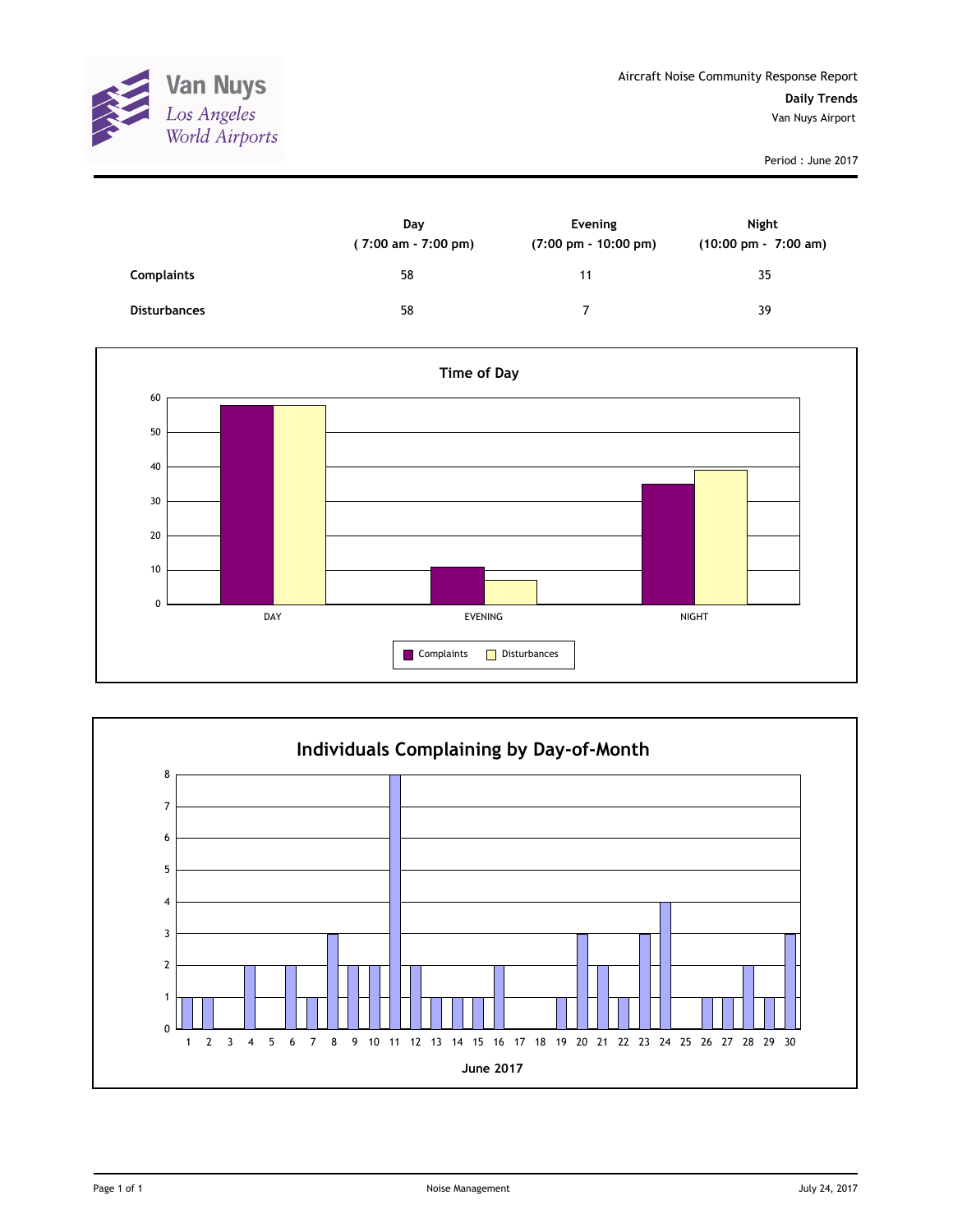

| City          | <b>Individuals</b> | <b>Complaints</b> | Percentage of Complaints**                           |     |
|---------------|--------------------|-------------------|------------------------------------------------------|-----|
| Encino        | 2                  | 11                | $11\%$                                               |     |
| Hermosa Beach | 1                  | $\mathbf 1$       | $~1\%$                                               |     |
| Lake Balboa   | $\overline{2}$     | $\overline{2}$    | $2\%$                                                |     |
| Monterey Park | $\overline{2}$     | 3                 | $3\%$                                                |     |
| North Hills   | 2                  | 6                 | $6\%$                                                |     |
| Northridge    |                    | 1                 | $~1\%$                                               |     |
| Reseda        |                    | 1                 | $~1\%$                                               |     |
| Sherman Oaks  | 4                  | 46                | 44%                                                  |     |
| Van Nuys      | 12                 | 33                | 32%                                                  |     |
| <b>TOTAL</b>  | 27                 | 104               | 0<br>20<br>40<br>50<br>80 90<br>10<br>30<br>60<br>70 | 100 |

| <b>Individuals</b>                      | <b>Complaints</b> | Percentage of Complaints**                        |           |
|-----------------------------------------|-------------------|---------------------------------------------------|-----------|
|                                         |                   |                                                   |           |
| *One Individual (Sherman Oaks)          | 43                | 41%                                               |           |
| *One Individual (Van Nuys)              | 21                | 20%                                               |           |
| *One Individual (Encino)                | 10                | 10%                                               |           |
| Individuals Reporting 2 To 5 Complaints | 9                 | $9\%$                                             |           |
| Individuals Reporting One Complaint     | 21                | 20%                                               |           |
| <b>TOTAL</b><br>Individuals: 27         | 104               | 50<br>40<br>60<br>70<br>80<br>0<br>20<br>30<br>10 | 90<br>100 |

\* One individual reporting 6 or more complaints shown by city.

\*\* All percentages are rounded to the nearest whole number.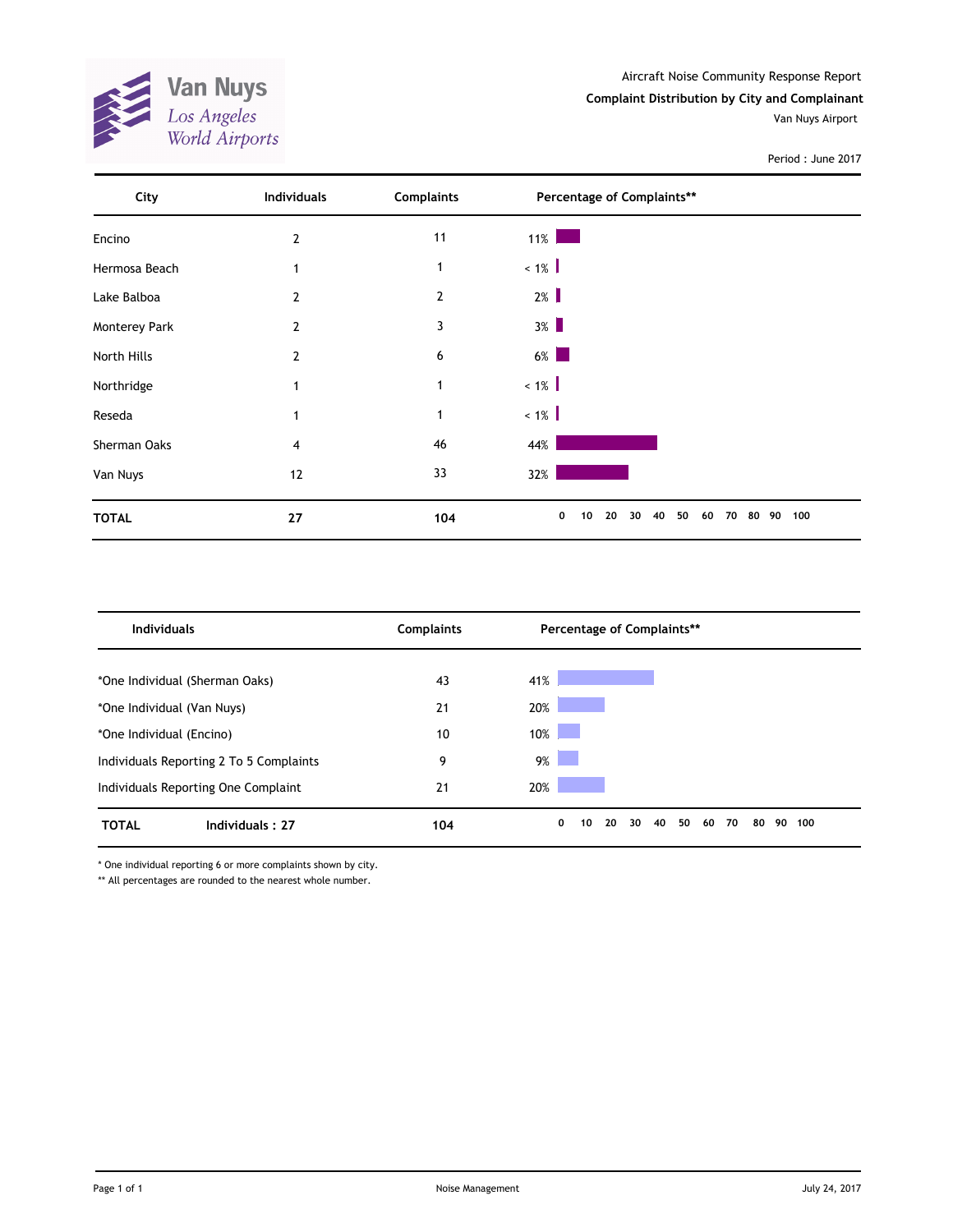

| Type of Disturbance*         | <b>Number of Complaints</b> |
|------------------------------|-----------------------------|
| Flying over home             | 10                          |
| Frequency of flights         | 5                           |
| Hovering                     | 1                           |
| Late night/early morning     | 30                          |
| Low flying                   | 9                           |
| Sustained noise (>5 minutes) | 1                           |
| Sustained noise (>5minutes)  | 1                           |
| Unspecified                  | 1                           |
| Unusually loud               | 46                          |
| TOTAL                        | 104                         |



Note: \* As reported by complainant.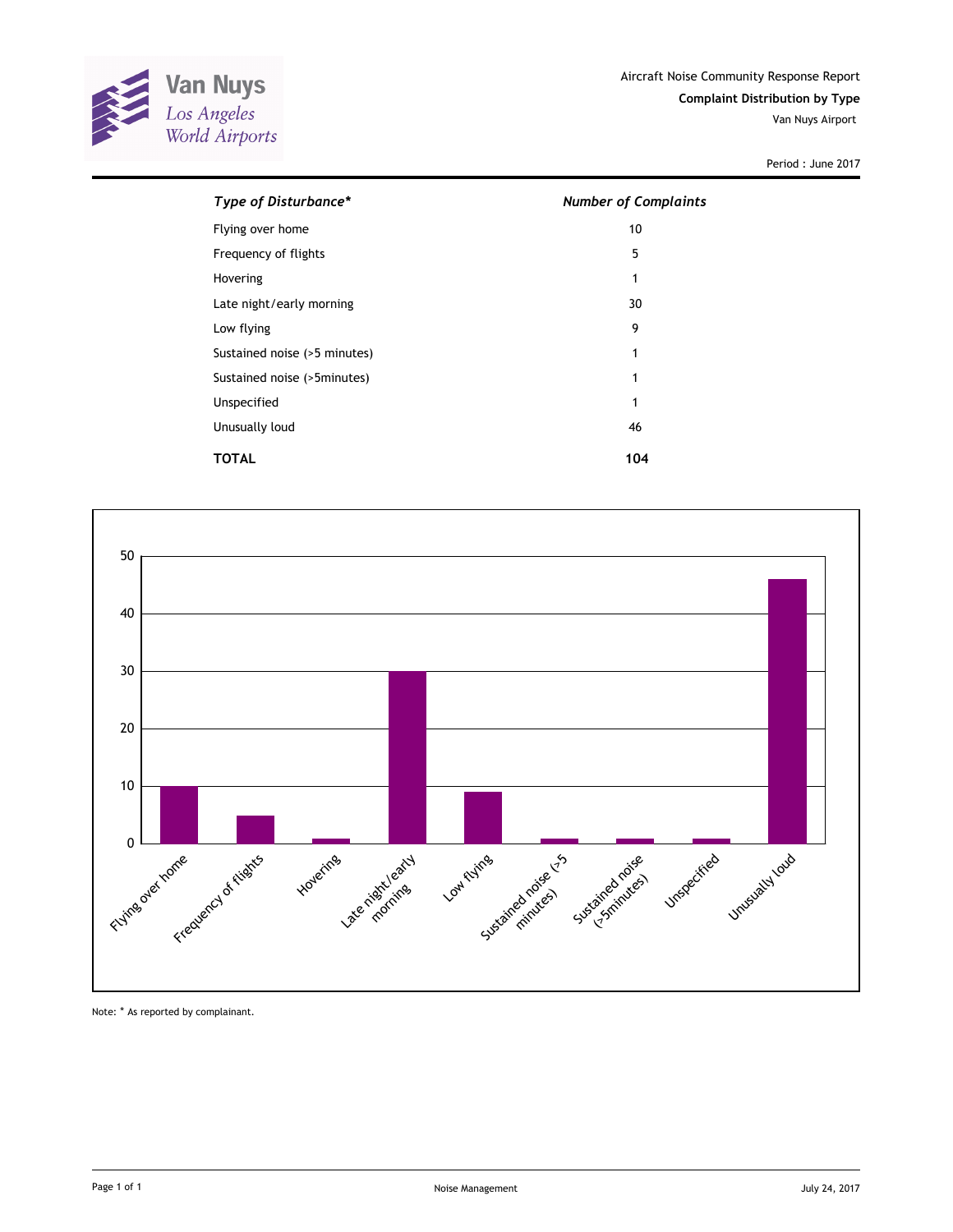

**Noise Complaint Details** Aircraft Noise Community Response Report Van Nuys Airport

|    |                  |                                                                                                                                                                                                                                | Period: June 2017 |
|----|------------------|--------------------------------------------------------------------------------------------------------------------------------------------------------------------------------------------------------------------------------|-------------------|
|    |                  |                                                                                                                                                                                                                                |                   |
|    |                  |                                                                                                                                                                                                                                |                   |
|    | Disturbance**    | <b>Findings</b>                                                                                                                                                                                                                |                   |
|    |                  |                                                                                                                                                                                                                                |                   |
| эà | Flying over home | Aircraft fly under the control and direction of the Federal Aviation Administration (FAA)                                                                                                                                      |                   |
|    |                  | Air Traffic Controllers (ATC). Some aircraft fly under Visual Flight Rules (VFR) and must                                                                                                                                      |                   |
|    |                  | adhere to FAA rules and regulations that govern such activities. These air routes were                                                                                                                                         |                   |
|    |                  | established to ensure flights, from various directions, receive adequate separation while                                                                                                                                      |                   |
|    |                  | approaching and departing Los Angeles area airports. Please note that Van Nuys Airport                                                                                                                                         |                   |
|    |                  | has had a volunteer policy in place for many years asking pilots, especially those that fly                                                                                                                                    |                   |
|    |                  | jet aircraft to fly straight out to the Sepulveda Flood Basin prior to engaging their turns.                                                                                                                                   |                   |
|    |                  | VNY staff also started an extensive outreach effort at the end of 2014 to inform the FAA                                                                                                                                       |                   |
|    |                  | VNY Air Traffic Control (ATC) Tower, pilots, operators, flight schools, FBOs, etc., of the                                                                                                                                     |                   |
|    |                  | $\mu$ . The theory of the state of the state of the state of the state of the state of the state of the state of the state of the state of the state of the state of the state of the state of the state of the state of the s |                   |

| Contact   |            | Disturbance |            |             |                  |                                                                                                 |  |
|-----------|------------|-------------|------------|-------------|------------------|-------------------------------------------------------------------------------------------------|--|
| Date      | Time       | Date        | Time       | City        | Disturbance**    | <b>Findings</b>                                                                                 |  |
| 6/04/2017 | 11:48 am   | 5/05/2017   | 11:00 am   | Lake Balboa | Flying over home | Aircraft fly under the control and direction of the Federal Aviation Administration (FAA)       |  |
|           |            |             |            |             |                  | Air Traffic Controllers (ATC). Some aircraft fly under Visual Flight Rules (VFR) and must       |  |
|           |            |             |            |             |                  | adhere to FAA rules and regulations that govern such activities. These air routes were          |  |
|           |            |             |            |             |                  | established to ensure flights, from various directions, receive adequate separation while       |  |
|           |            |             |            |             |                  | approaching and departing Los Angeles area airports. Please note that Van Nuys Airport          |  |
|           |            |             |            |             |                  | has had a volunteer policy in place for many years asking pilots, especially those that fly     |  |
|           |            |             |            |             |                  | jet aircraft to fly straight out to the Sepulveda Flood Basin prior to engaging their turns.    |  |
|           |            |             |            |             |                  | VNY staff also started an extensive outreach effort at the end of 2014 to inform the FAA        |  |
|           |            |             |            |             |                  | VNY Air Traffic Control (ATC) Tower, pilots, operators, flight schools, FBOs, etc., of the      |  |
|           |            |             |            |             |                  | "early turn" issue for prop aircraft departing VNY. In particular, Los Angeles World            |  |
|           |            |             |            |             |                  | Airports (LAWA) emphasized that aircraft are to fly straight out to the Flood Basin before      |  |
|           |            |             |            |             |                  | commencing any turns, unless directed otherwise by the FAA ATC. These outreach efforts          |  |
|           |            |             |            |             |                  | continue to be made from time to time, especially in the spring and summer months when          |  |
|           |            |             |            |             |                  | flight-training activity typically increase. Lastly, please refer to the VNY Noise              |  |
|           |            |             |            |             |                  | Management "quick facts" for a brief list of enforcement and regulatory actions VNY             |  |
|           |            |             |            |             |                  | "can" and "cannot do," related to FAA regulations and local City Ordinances. The quick          |  |
|           |            |             |            |             |                  | facts may be found online under the "Noise Management - Quick Facts" link at                    |  |
|           |            |             |            |             |                  | www.lawa.org/VNYNoise/. Lastly, please note that airports do not control aircraft in            |  |
|           |            |             |            |             |                  | flight. The FAA has ultimate authority over aircraft flight patterns and regulates virtually    |  |
|           |            |             |            |             |                  | all aviation activity. This includes takeoffs, landings, altitudes and direction of flight with |  |
|           |            |             |            |             |                  | the major emphasis on safety. The FAA may be contacted by writing to FAA                        |  |
|           |            |             |            |             |                  | Western-Pacific Region, P.O. Box 92007, Los Angeles, CA 90009 for further information           |  |
|           |            |             |            |             |                  | regarding this matter.                                                                          |  |
| 6/07/2017 | $11:13$ am | 6/07/2017   | $11:11$ am | North Hills | Unusually loud   | The aircraft you reported on Wednesday, June 7, 2017 at 11:11 was a Gulfstream G-III            |  |
|           |            |             |            |             |                  | arrival conducted under the control and direction of Federal Aviation Administration            |  |
|           |            |             |            |             |                  | (FAA) Air Traffic Controllers (ATC). This arrival was consistent with normal VNY arrival        |  |
|           |            |             |            |             |                  | procedures. This arrival passed over your neighborhood at approximately 1260 feet Mean          |  |
|           |            |             |            |             |                  | Sea Level (MSL), which is normal for an aircraft on a short final approach to land. Your        |  |
|           |            |             |            |             |                  | residence is located near the standard arrival route for runways 16R and 16L and is             |  |
|           |            |             |            |             |                  |                                                                                                 |  |

Note : Investigation currently limited to one report of disturbance per complaint, and a maximum of five complaints per individual per month.

\* Complaints exceeding monthly limit and/or anonymous complaints are not investigated and are not shown.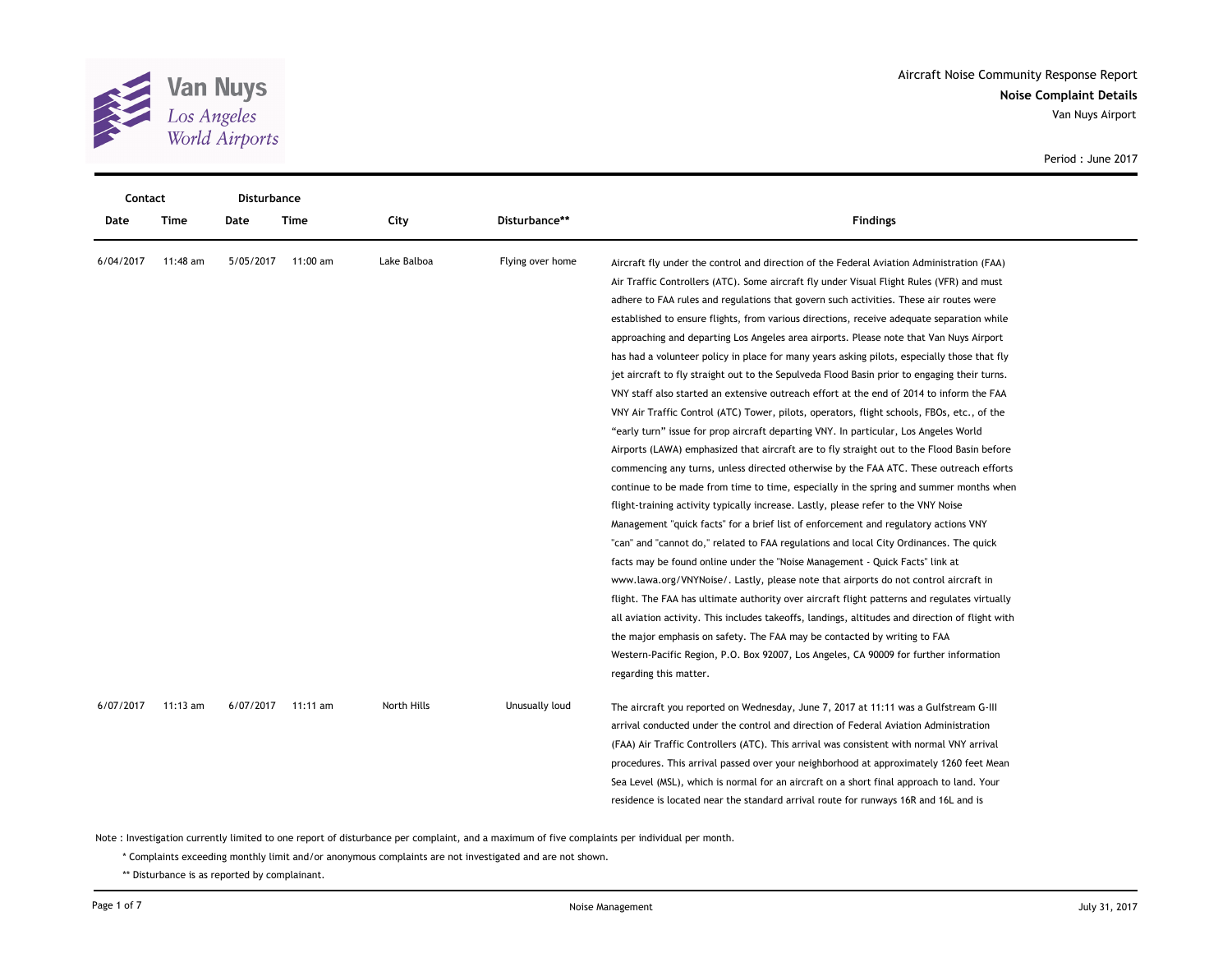| Contact   |           | Disturbance |                    |          |                    |                                                                                                                                                                                                                                                                                                                                                                                                                                                                                                                                                                                                                                                                                                                                                                                                                                                                                                                                                                                                                                                                                                                                                                                                                                                                                                                                                                                                                                                                                                                                                                     |  |
|-----------|-----------|-------------|--------------------|----------|--------------------|---------------------------------------------------------------------------------------------------------------------------------------------------------------------------------------------------------------------------------------------------------------------------------------------------------------------------------------------------------------------------------------------------------------------------------------------------------------------------------------------------------------------------------------------------------------------------------------------------------------------------------------------------------------------------------------------------------------------------------------------------------------------------------------------------------------------------------------------------------------------------------------------------------------------------------------------------------------------------------------------------------------------------------------------------------------------------------------------------------------------------------------------------------------------------------------------------------------------------------------------------------------------------------------------------------------------------------------------------------------------------------------------------------------------------------------------------------------------------------------------------------------------------------------------------------------------|--|
| Date      | Time      | Date        | Time               | City     | <b>Disturbance</b> | <b>Findings</b>                                                                                                                                                                                                                                                                                                                                                                                                                                                                                                                                                                                                                                                                                                                                                                                                                                                                                                                                                                                                                                                                                                                                                                                                                                                                                                                                                                                                                                                                                                                                                     |  |
|           |           |             |                    |          |                    | subject to numerous arrival aircraft on final approach for landing. Please note that<br>airports do not have jurisdiction over aircraft in flight, how frequently or where the<br>Federal Aviation Administration (FAA) Air Traffic Control (ATC) may sequence aircraft. The<br>FAA has ultimate authority over aircraft flight patterns and regulates virtually all aviation<br>activity. Lastly, please refer to the VNY Noise Management "quick facts" for a brief list of<br>enforcement and regulatory actions VNY "can" and "cannot do," related to FAA<br>regulations and local City Ordinances. The quick facts may be found online under "Noise<br>Management Quick Facts" link at www.lawa.org/VNYNoise/. Please contact the FAA by<br>writing to FAA Western Pacific Region, P.O. Box 92007, Los Angeles, CA 90009 for further<br>information regarding aviation matters.                                                                                                                                                                                                                                                                                                                                                                                                                                                                                                                                                                                                                                                                                |  |
| 6/08/2017 | $5:48$ pm | 6/08/2017   | $5:35$ pm          | Van Nuys | Unusually loud     | The aircraft you reported on Thursday, June 8, 2017 was an Embraer E135 Regional Jet<br>arrival to Hollywood-Burbank Airport (BUR) and was not associated with Van Nuys Airport<br>(VNY) operations. Your residence is located near the standard arrival route to BUR<br>runway 08 and is subject to numerous arrival aircraft on final approach for landing.<br>Departing jet aircraft from VNY runway 16R fly over or near your residence as well.<br>However, there was no jet operations that departed from VNY during the time period you<br>selected. Please contact the BUR Hotline at (800) 441-0409 for further information<br>regarding these flights. Aircraft fly under the control and direction of Federal Aviation<br>Administration (FAA) Air Traffic Controllers (ATC) that control virtually all aircraft that<br>depart from, transition and arrive to the many Los Angeles area airports. Airports do not<br>have jurisdiction on aircraft in flight. The FAA has ultimate authority over aircraft flight<br>patterns and regulates virtually all aviation activity with the major emphasis on safety.<br>Please contact the FAA by writing to FAA Western Pacific Region, P.O. Box 92007, Los<br>Angeles, CA 90009 for further information regarding aviation matters. We apologize for<br>any issues you may have had accessing WebTrak on Google Chrome. Please make sure you<br>are using the latest version of the web browser to ensure compatibility. Staff will also<br>investigate and follow up with the WebTrak vendor as necessary. |  |
| 6/09/2017 | 10:17 pm  | 6/09/2017   | $10:04 \text{ pm}$ | Encino   | Unusually loud     | The aircraft you reported on Friday, June 9, at 22:03 (+- 30 minutes) were six (6) Boeing<br>B737 arrivals to Hollywood-Burbank Airport (BUR) and were not associated with Van Nuys<br>Airport (VNY) operations. Your residence is located under/ near the standard arrival route<br>to BUR runway 33 and is subject to numerous arrival aircraft on approach for landing.<br>Departing jet aircraft from VNY runway 16R, on occasion fly over or near your residence as<br>well. However, there were no jet operations that departed from VNY during                                                                                                                                                                                                                                                                                                                                                                                                                                                                                                                                                                                                                                                                                                                                                                                                                                                                                                                                                                                                               |  |

\* Complaints exceeding monthly limit and/or anonymous complaints are not investigated and are not shown.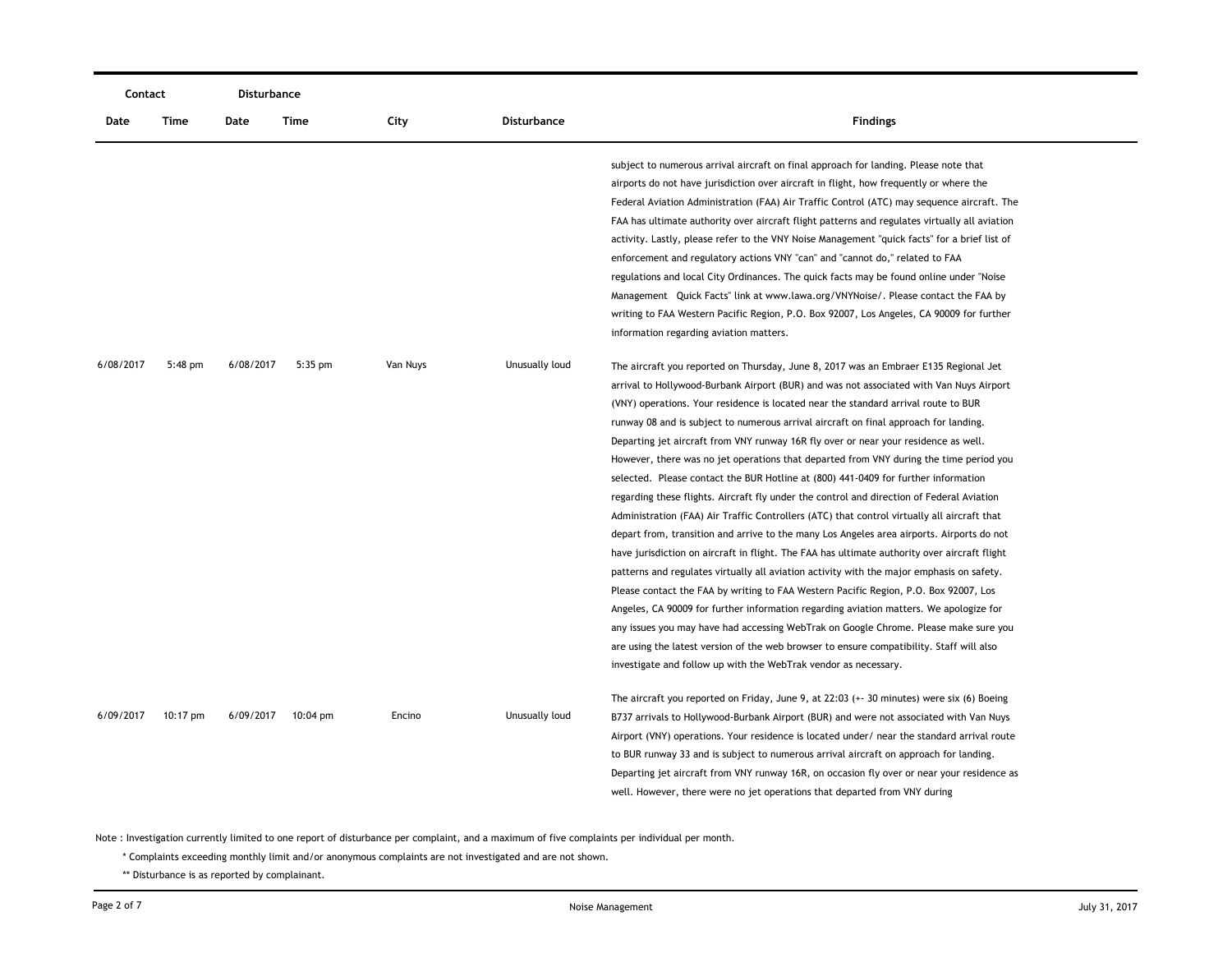| Contact   |             | Disturbance |           |              |                          |                                                                                                                                                                                                                                                                                                                                                                                                                                                                                                                                                                                                                                                                                                                                                                                                                                                                                                                                                                                                                                                                                                                                                                                                                                        |
|-----------|-------------|-------------|-----------|--------------|--------------------------|----------------------------------------------------------------------------------------------------------------------------------------------------------------------------------------------------------------------------------------------------------------------------------------------------------------------------------------------------------------------------------------------------------------------------------------------------------------------------------------------------------------------------------------------------------------------------------------------------------------------------------------------------------------------------------------------------------------------------------------------------------------------------------------------------------------------------------------------------------------------------------------------------------------------------------------------------------------------------------------------------------------------------------------------------------------------------------------------------------------------------------------------------------------------------------------------------------------------------------------|
| Date      | <b>Time</b> | Date        | Time      | City         | <b>Disturbance</b>       | <b>Findings</b>                                                                                                                                                                                                                                                                                                                                                                                                                                                                                                                                                                                                                                                                                                                                                                                                                                                                                                                                                                                                                                                                                                                                                                                                                        |
|           |             |             |           |              |                          | the time period you selected. Please contact the BUR Hotline at (800) 441-0409 for<br>further information regarding these flights. Aircraft fly under the control and direction of<br>Federal Aviation Administration (FAA) Air Traffic Controllers (ATC) that control virtually all<br>aircraft that depart from, transition and arrive to the many Los Angeles area airports.<br>Airports do not have jurisdiction on aircraft in flight. The FAA has ultimate authority over<br>aircraft flight patterns and regulates virtually all aviation activity with the major<br>emphasis on safety. Please contact the FAA by writing to FAA Western Pacific Region,<br>P.O. Box 92007, Los Angeles, CA 90009 for further information regarding aviation<br>matters.                                                                                                                                                                                                                                                                                                                                                                                                                                                                       |
| 6/11/2017 | $9:07$ am   | 6/11/2017   | $6:18$ am | Sherman Oaks | Late night/early morning | The jet aircraft you reported on Sunday, June 11, 2017 at 06:18 was a Global Express XRS<br>that departed from Van Nuys Airport (VNY) under the control and direction of Federal<br>Aviation Administration (FAA) Air Traffic Controllers (ATC). The departure was consistent<br>with normal VNY departure operations and procedures and was not in violation of any<br>federal or local city regulations, such as the VNY Curfew Ordinance. For more information<br>on the VNY Curfew Ordinance, please visit www.lawa.org/vnynoise. Additionally, please<br>refer to the Noise Management "quick facts" for a brief list of enforcement and<br>regulatory actions VNY "can" and "cannot do," related to FAA regulations and local City<br>Ordinances. The quick facts may be found online under the "Noise Management - Quick<br>Facts" link at www.lawa.org/VNYNoise/. Lastly, airports do not have jurisdiction on<br>aircraft in flight. The FAA has ultimate authority over aircraft flight patterns and<br>regulates virtually all aviation activity with the major emphasis on safety. The FAA may be<br>contacted by writing to FAA Western-Pacific Region, P.O. Box 92007, Los Angeles, CA<br>90009 for further information. |
| 6/11/2017 | $2:25$ pm   | 6/10/2017   | 11:30 pm  | Sherman Oaks | Late night/early morning | The general complaint or concern that you referred to regarding the frequency of<br>aircraft activity in your neighborhood is may be attributed to the proximity of your<br>residence to Van Nuys Airport (VNY). It is not uncommon for aircraft departing from or<br>arriving to VNY to overfly your community. In addition, the volume jet operations at VNY<br>has been increasing slightly with the improving economy since reaching a low in 2009, so<br>compared to the past few years there may be more frequent jet departures over your<br>community. Lastly, the jet airplane you reported on Saturday, June 10, 2017 at 23:30 was<br>a Gulfstream G-III that departed from VNY under the control and direction of Federal<br>Aviation Administration (FAA) SoCal Air Traffic Controllers (ATC). A preliminary<br>investigation by VNY Airport Operations staff shows that this Gulfstream G-III is<br>equipped with an early version hushkit to comply with Stage 3 certification, but does not                                                                                                                                                                                                                             |

\* Complaints exceeding monthly limit and/or anonymous complaints are not investigated and are not shown.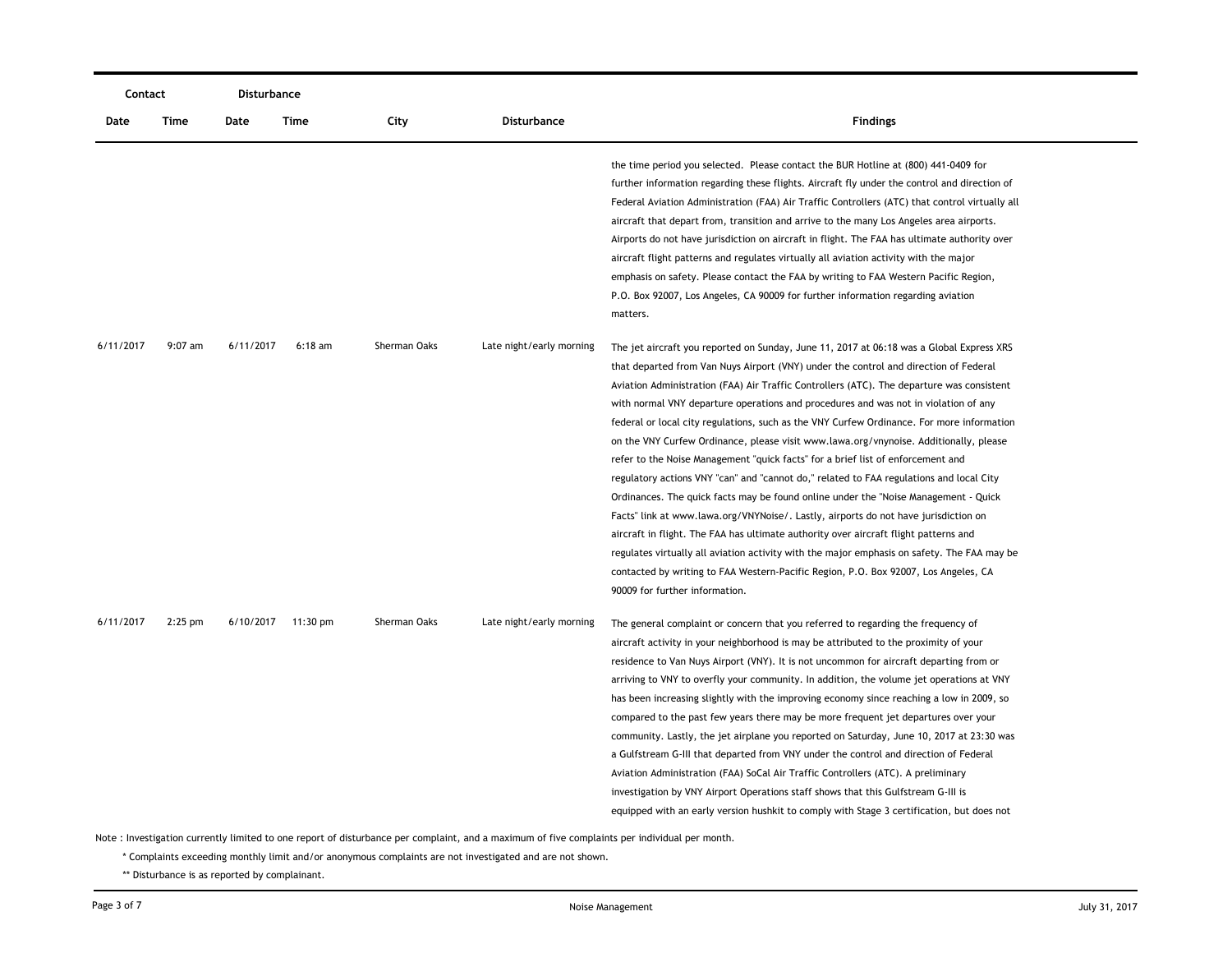| Contact   |           | <b>Disturbance</b> |                    |          |                    |                                                                                                                                                                                                                                                                       |
|-----------|-----------|--------------------|--------------------|----------|--------------------|-----------------------------------------------------------------------------------------------------------------------------------------------------------------------------------------------------------------------------------------------------------------------|
| Date      | Time      | Date               | Time               | City     | <b>Disturbance</b> | <b>Findings</b>                                                                                                                                                                                                                                                       |
|           |           |                    |                    |          |                    | qualify the aircraft to depart during the Curfew Hours (23:00 until 07:00 a.m. the<br>following day). Subsequently, this departure triggered an automatic investigation and a<br>Notice of Violation has been sent the Los Angeles City Attorney's Office for further |
|           |           |                    |                    |          |                    | investigation and enforcement as necessary. For more information on the Curfew                                                                                                                                                                                        |
|           |           |                    |                    |          |                    | Ordinance, please refer to the VNY Noise Management "quick facts" for a brief list of                                                                                                                                                                                 |
|           |           |                    |                    |          |                    | enforcement and regulatory actions VNY "can" and "cannot do," related to FAA                                                                                                                                                                                          |
|           |           |                    |                    |          |                    | regulations and local City Ordinances. The quick facts may be found online under the                                                                                                                                                                                  |
|           |           |                    |                    |          |                    | "Noise Management - Quick Facts" link at www.lawa.org/VNYNoise/. Lastly, please note                                                                                                                                                                                  |
|           |           |                    |                    |          |                    | that airports do not control aircraft in flight. The FAA has ultimate authority over                                                                                                                                                                                  |
|           |           |                    |                    |          |                    | aircraft flight patterns and regulates virtually all aviation activity. This includes takeoffs,                                                                                                                                                                       |
|           |           |                    |                    |          |                    | landings, altitudes and direction of flight with the major emphasis on safety. The FAA may                                                                                                                                                                            |
|           |           |                    |                    |          |                    | be contacted by writing to FAA Western-Pacific Region, P.O. Box 92007, Los Angeles, CA<br>90009 for further information regarding this matter.                                                                                                                        |
|           |           |                    |                    |          |                    |                                                                                                                                                                                                                                                                       |
| 6/11/2017 | $2:50$ pm |                    | 6/10/2017 11:30 pm | Van Nuys | Unusually loud     | The general complaint or concern that you referred to regarding the frequency of                                                                                                                                                                                      |
|           |           |                    |                    |          |                    | aircraft activity in your neighborhood is may be attributed to the proximity of your                                                                                                                                                                                  |
|           |           |                    |                    |          |                    | residence to Van Nuys Airport (VNY). It is not uncommon for aircraft departing from or                                                                                                                                                                                |
|           |           |                    |                    |          |                    | arriving to VNY to overfly your community. In addition, the volume jet operations at VNY                                                                                                                                                                              |
|           |           |                    |                    |          |                    | has been increasing slightly with the improving economy since reaching a low in 2009, so                                                                                                                                                                              |
|           |           |                    |                    |          |                    | compared to the past few years there may be more frequent jet departures over your                                                                                                                                                                                    |
|           |           |                    |                    |          |                    | community. Lastly, the jet airplane you reported on Saturday, June 10, 2017 at 23:30 was                                                                                                                                                                              |
|           |           |                    |                    |          |                    | a Gulfstream G-III that departed from VNY under the control and direction of Federal                                                                                                                                                                                  |
|           |           |                    |                    |          |                    | Aviation Administration (FAA) SoCal Air Traffic Controllers (ATC). A preliminary                                                                                                                                                                                      |
|           |           |                    |                    |          |                    | investigation by VNY Airport Operations staff shows that this Gulfstream G-III is                                                                                                                                                                                     |
|           |           |                    |                    |          |                    | equipped with an early version hushkit to comply with Stage 3 certification, but does not                                                                                                                                                                             |
|           |           |                    |                    |          |                    | qualify the aircraft to depart during the Curfew Hours (23:00 until 07:00 a.m. the                                                                                                                                                                                    |
|           |           |                    |                    |          |                    | following day). Subsequently, this departure triggered an automatic investigation and a                                                                                                                                                                               |
|           |           |                    |                    |          |                    | Notice of Violation has been sent the Los Angeles City Attorney's Office for further                                                                                                                                                                                  |
|           |           |                    |                    |          |                    | investigation and enforcement as necessary. For more information on the Curfew                                                                                                                                                                                        |
|           |           |                    |                    |          |                    | Ordinance, please refer to the VNY Noise Management "quick facts" for a brief list of                                                                                                                                                                                 |
|           |           |                    |                    |          |                    | enforcement and regulatory actions VNY "can" and "cannot do," related to FAA                                                                                                                                                                                          |
|           |           |                    |                    |          |                    | regulations and local City Ordinances. The quick facts may be found online under the                                                                                                                                                                                  |
|           |           |                    |                    |          |                    | "Noise Management - Quick Facts" link at www.lawa.org/VNYNoise/. Lastly, please note                                                                                                                                                                                  |
|           |           |                    |                    |          |                    | that airports do not control aircraft in flight. The FAA has ultimate authority over                                                                                                                                                                                  |
|           |           |                    |                    |          |                    | aircraft flight patterns and regulates virtually all aviation activity. This includes takeoffs,                                                                                                                                                                       |
|           |           |                    |                    |          |                    | landings, altitudes and direction of flight with the major emphasis on safety. The FAA may                                                                                                                                                                            |

\* Complaints exceeding monthly limit and/or anonymous complaints are not investigated and are not shown.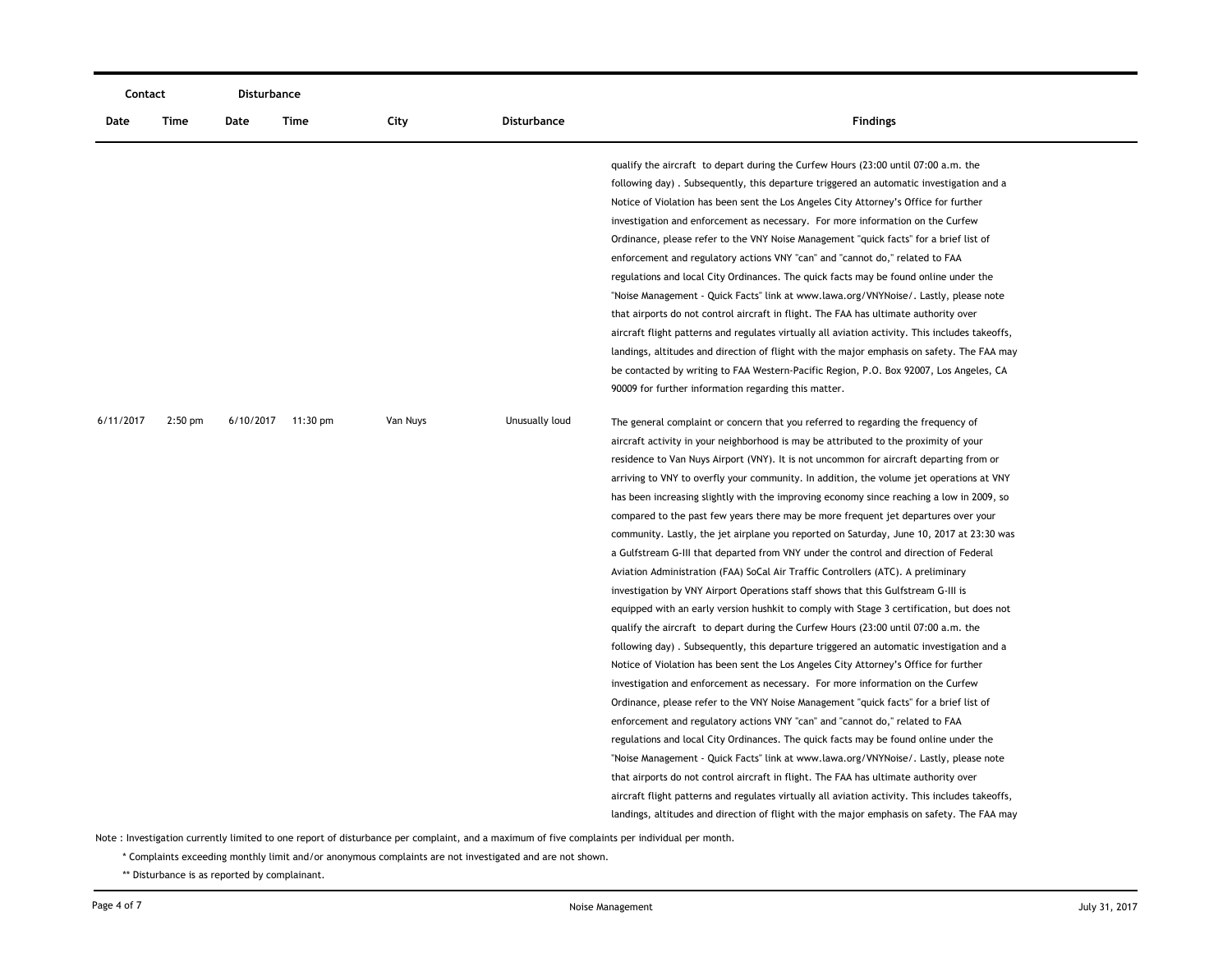| Contact   |           | Disturbance |           |          |                  |                                                                                                                                                                                                                                                                                                                                                                                                                                                                                                                                                                                                                                                                                                                                                                                                                                                                                                                                                                                                                                                                                                                                                                                                                                                                                                                                                                                                                                                                                                                                                                                                                                                                         |
|-----------|-----------|-------------|-----------|----------|------------------|-------------------------------------------------------------------------------------------------------------------------------------------------------------------------------------------------------------------------------------------------------------------------------------------------------------------------------------------------------------------------------------------------------------------------------------------------------------------------------------------------------------------------------------------------------------------------------------------------------------------------------------------------------------------------------------------------------------------------------------------------------------------------------------------------------------------------------------------------------------------------------------------------------------------------------------------------------------------------------------------------------------------------------------------------------------------------------------------------------------------------------------------------------------------------------------------------------------------------------------------------------------------------------------------------------------------------------------------------------------------------------------------------------------------------------------------------------------------------------------------------------------------------------------------------------------------------------------------------------------------------------------------------------------------------|
| Date      | Time      | Date        | Time      | City     | Disturbance      | <b>Findings</b>                                                                                                                                                                                                                                                                                                                                                                                                                                                                                                                                                                                                                                                                                                                                                                                                                                                                                                                                                                                                                                                                                                                                                                                                                                                                                                                                                                                                                                                                                                                                                                                                                                                         |
|           |           |             |           |          |                  | be contacted by writing to FAA Western-Pacific Region, P.O. Box 92007, Los Angeles, CA<br>90009 for further information regarding this matter.                                                                                                                                                                                                                                                                                                                                                                                                                                                                                                                                                                                                                                                                                                                                                                                                                                                                                                                                                                                                                                                                                                                                                                                                                                                                                                                                                                                                                                                                                                                          |
| 6/11/2017 | $4:33$ pm | 6/11/2017   | $4:26$ pm | Van Nuys | Flying over home | The general complaint or concern that you referred to regarding the frequency of<br>aircraft activity in your neighborhood is may be attributed to the proximity of your<br>residence to Van Nuys Airport (VNY). It is not uncommon for aircraft departing from or<br>arriving to VNY to overfly your community. In addition, the volume jet operations at VNY<br>has been increasing slightly with the improving economy since reaching a low in 2009, so<br>compared to the past few years there may be more frequent jet departures over your<br>community. Lastly, the jet aircraft you reported on Sunday, June 11, 2017 at 16:26 was a<br>Boeing B727 that departed from Van Nuys Airport (VNY) under the control and direction<br>of Federal Aviation Administration (FAA) Air Traffic Controllers (ATC). The departure was<br>consistent with normal VNY departure operations and procedures and was not in violation<br>of any federal or local city regulations. Additionally, please refer to the Noise Management<br>"quick facts" for a brief list of enforcement and regulatory actions VNY "can" and "cannot<br>do," related to FAA regulations and local City Ordinances. The quick facts may be found<br>online under the "Noise Management - Quick Facts" link at ww.lawa.org/VNYNoise/.<br>Lastly, airports do not have jurisdiction on aircraft in flight. The FAA has ultimate<br>authority over aircraft flight patterns and regulates virtually all aviation activity with<br>the major emphasis on safety. The FAA may be contacted by writing to FAA<br>Western-Pacific Region, P.O. Box 92007, Los Angeles, CA 90009 for further information. |
| 6/15/2017 | $6:12$ pm | 6/15/2017   | $5:55$ pm | Van Nuys | Unspecified      | The helicopter that you reported on Thursday, June 11, 2017 at 17:55 was operated for<br>Children's Hospital Los Angeles and was under the direction and control of the Federal<br>Aviation Administration (FAA) Air Traffic Controllers (ATC). The helicopter was conducting<br>a Medevac Operation (Lifeguard, Life Saving Operation) and was given priority handling<br>during their mission by ATC. For future concerns regarding helicopter operations, please<br>also refer to the "Los Angeles Helicopter Noise Initiative's Automated Complaint System"<br>by the FAA. The intent of the system is to obtain and analyze the complaint data to help<br>identify patterns and trends in helicopter operations, improve the understanding of<br>community reaction to helicopter noise, and inform future efforts to develop and<br>implement noise abatement measures. For more information and to submit a complaint to<br>the ACS, please go to http://heli-noise-la.com/webtrak/ Additionally, please refer to the<br>Noise Management "quick facts" for a brief list of enforcement and regulatory actions<br>VNY "can" and "cannot do," related to FAA regulations and local City Ordinances. The<br>quick facts may be found online under the "Noise Management - Quick Facts" link at                                                                                                                                                                                                                                                                                                                                                                     |

\* Complaints exceeding monthly limit and/or anonymous complaints are not investigated and are not shown.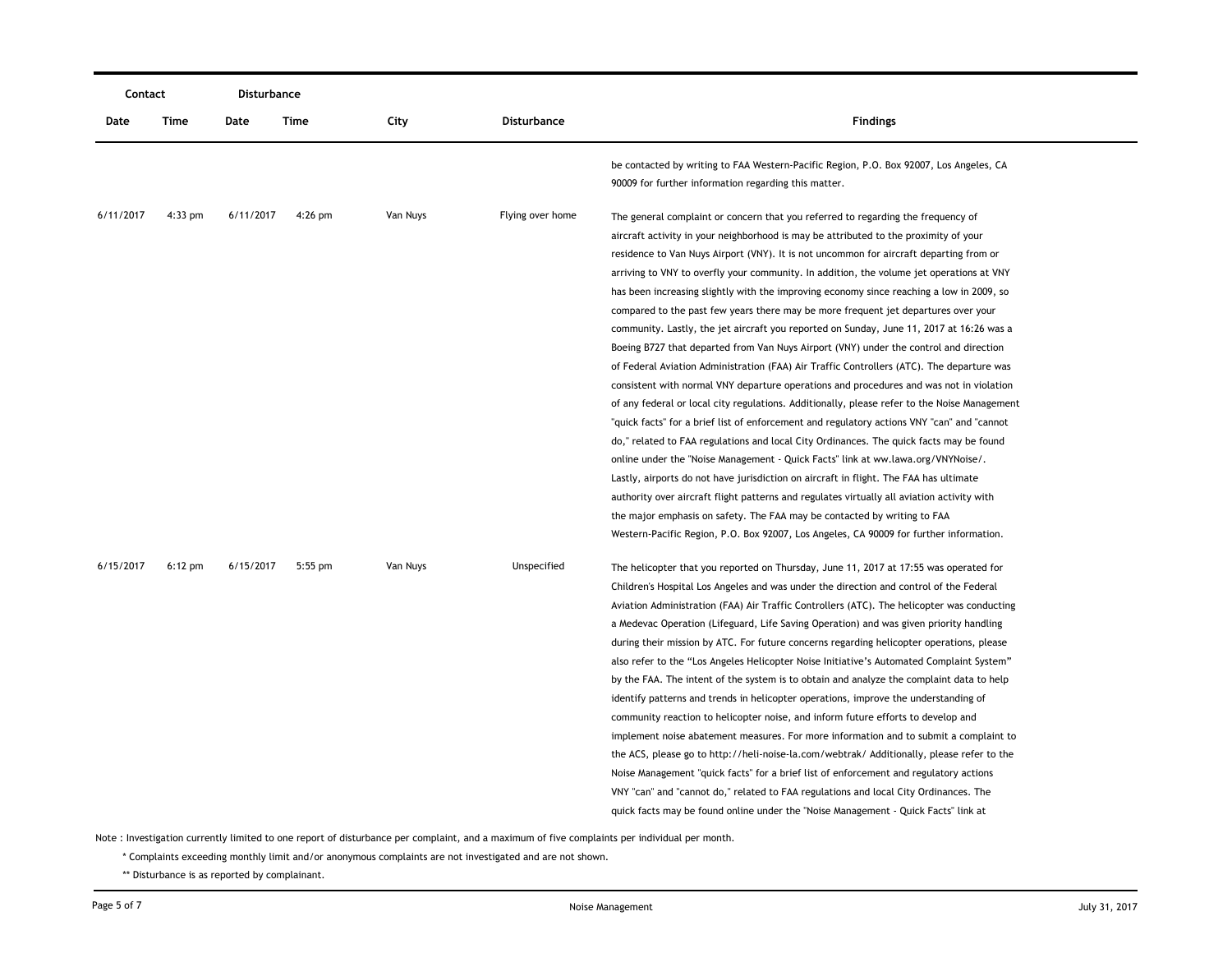| Contact   |            | Disturbance |           |             |                    |                                                                                                                                                                                                                                                                                                                                                                                                                                                          |
|-----------|------------|-------------|-----------|-------------|--------------------|----------------------------------------------------------------------------------------------------------------------------------------------------------------------------------------------------------------------------------------------------------------------------------------------------------------------------------------------------------------------------------------------------------------------------------------------------------|
| Date      | Time       | Date        | Time      | City        | <b>Disturbance</b> | <b>Findings</b>                                                                                                                                                                                                                                                                                                                                                                                                                                          |
|           |            |             |           |             |                    | ww.lawa.org/VNYNoise/. Lastly, airports do not have jurisdiction on aircraft in flight.<br>The FAA has ultimate authority over aircraft flight patterns and regulates virtually all<br>aviation activity with the major emphasis on safety. The FAA may be contacted by<br>writing to FAA Western-Pacific Region, P.O. Box 92007, Los Angeles, CA 90009 for further<br>information.                                                                      |
| 6/24/2017 | $2:43$ am  | 6/24/2017   | $2:33$ am | North Hills | Flying over home   | The aircraft overflights you reported on Sunday, June 24, 2013 were two Gulfstream<br>G-IVs that landed on runway 16R at 02:21 and 02:24 respectively and a third Gulfstream                                                                                                                                                                                                                                                                             |
|           |            |             |           |             |                    | G-IV that landed on runway 16R at 03:10. All three jet arrivals were under the control and<br>direction of Federal Aviation Administration (FAA) SoCal Air Traffic Controllers (ATC). This<br>arrival was consistent with normal VNY arrival procedures. Please note that your                                                                                                                                                                           |
|           |            |             |           |             |                    | residence is located near the standard arrival route for runways 16R and 16L and is<br>subject to numerous arrival aircraft on final approach for landing. Flight patterns and<br>altitudes for aircraft are standardized and determined by FAA procedures and electronic                                                                                                                                                                                |
|           |            |             |           |             |                    | navigational aid equipment. These air routes are established to ensure flights, from<br>various directions, receive adequate separation while approaching and departing Los<br>Angeles area airports. Additionally, please refer to the Noise Management "quick facts"                                                                                                                                                                                   |
|           |            |             |           |             |                    | for a brief list of enforcement and regulatory actions VNY "can" and "cannot do," related<br>to FAA regulations and local City Ordinances. The quick facts may be found online under                                                                                                                                                                                                                                                                     |
|           |            |             |           |             |                    | the "Noise Management - Quick Facts" link at www.lawa.org/VNYNoise/. Lastly, airports<br>do not have jurisdiction on aircraft in flight. The FAA has ultimate authority over aircraft<br>flight patterns and regulates virtually all aviation activity with the major emphasis on<br>safety. The FAA may be contacted by writing to FAA Western-Pacific Region, P.O. Box                                                                                 |
| 6/24/2017 | $10:19$ am | 6/24/2017   | 10:08 am  | Van Nuys    | Flying over home   | 92007, Los Angeles, CA 90009 for further information.<br>The aircraft you reported on Saturday, June 24, 2017 at 10:08 were vintage military                                                                                                                                                                                                                                                                                                             |
|           |            |             |           |             |                    | single radial engine propeller driven AT6F Texans that conducted training in preparation<br>for a scheduled parade flyover on the Fourth of July. These aircraft were under the<br>control and direction of Federal Aviation Administration (FAA) Air Traffic Controllers<br>(ATC). Additionally, please refer to the Noise Management "quick facts" for a brief list of<br>enforcement and regulatory actions VNY "can" and "cannot do," related to FAA |
|           |            |             |           |             |                    | regulations and local City Ordinances. The quick facts may be found online under the                                                                                                                                                                                                                                                                                                                                                                     |

\* Complaints exceeding monthly limit and/or anonymous complaints are not investigated and are not shown.